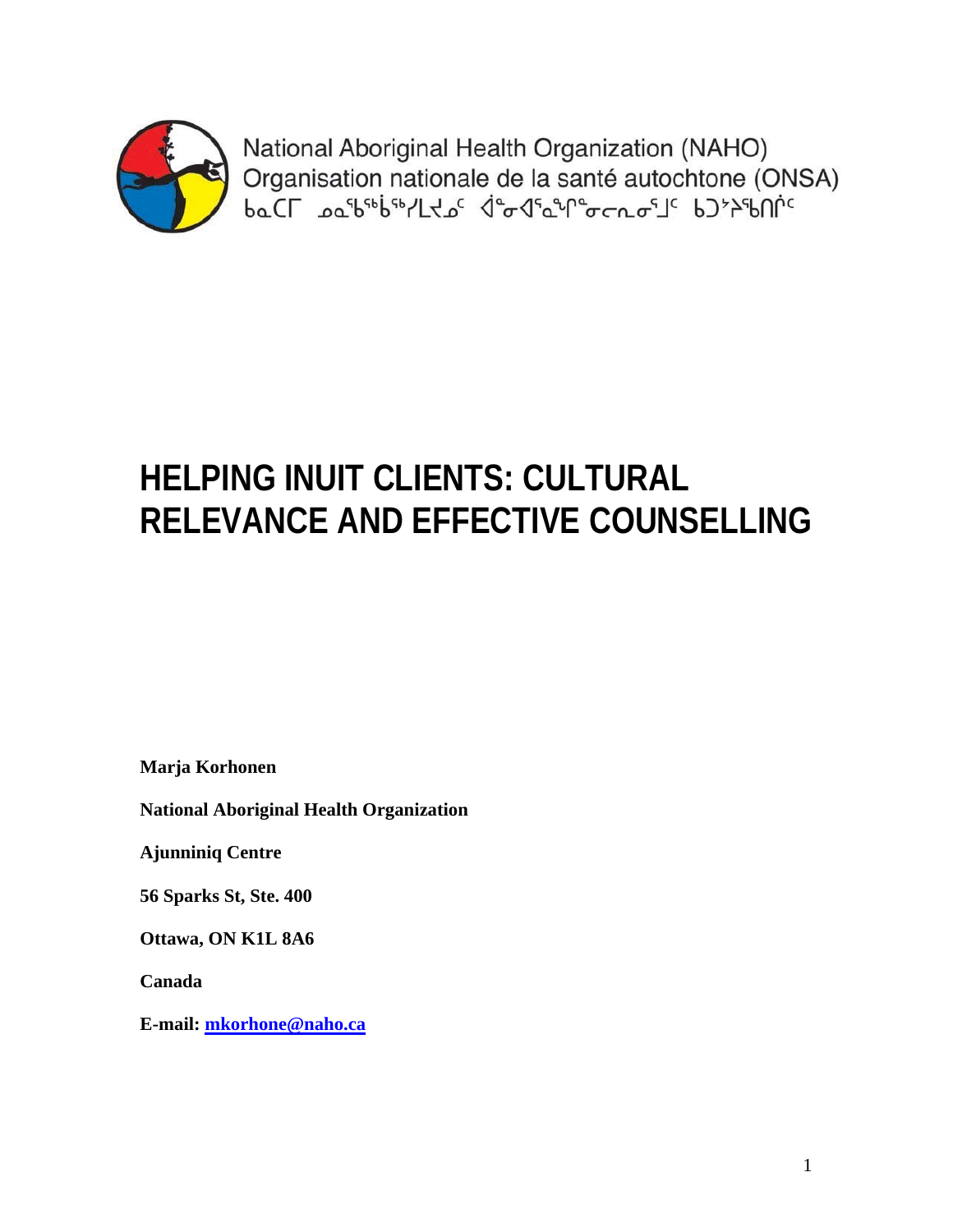#### **ABSTRACT**

**Objectives:** The objective of this study was to investigate the fit between Inuit conceptions of effective helping and Western counselling.

**Study Design/Methods:** The essential components and value foundations of effective Western counselling, including multicultural counselling, were identified from primary and secondary counselling texts. Inuit traditional values and helping practices were identified from the transcripts of interviews with Inuit elders. Interviews with 5 younger Inuit provided information about the counselling needs of contemporary Inuit. Grounded theory analysis of all texts and interview transcripts was used to determine each informant group's conceptions of the elements of effective counselling. A comparative chart was then constructed of the important relationship factors, strategies and process, and effective interventions identified by each informant group.

**Results:** The values and relationship factors of effective counselling are similar in traditional and Western helping, and these same factors are important to the contemporary Inuit interviewed. Affective, behavioural and cognitive interventions were used traditionally; modern generic counselling also uses a variety of strategies from these three primary categories. Cognitive and cognitive-behavioural approaches to problemsolving were traditionally of primary importance, with expression of feelings also seen as essential.

**Conclusion:** Western and traditional Inuit helping correspond, and cognitive/cognitivebehavioural approaches especially complement Inuit cultural practice.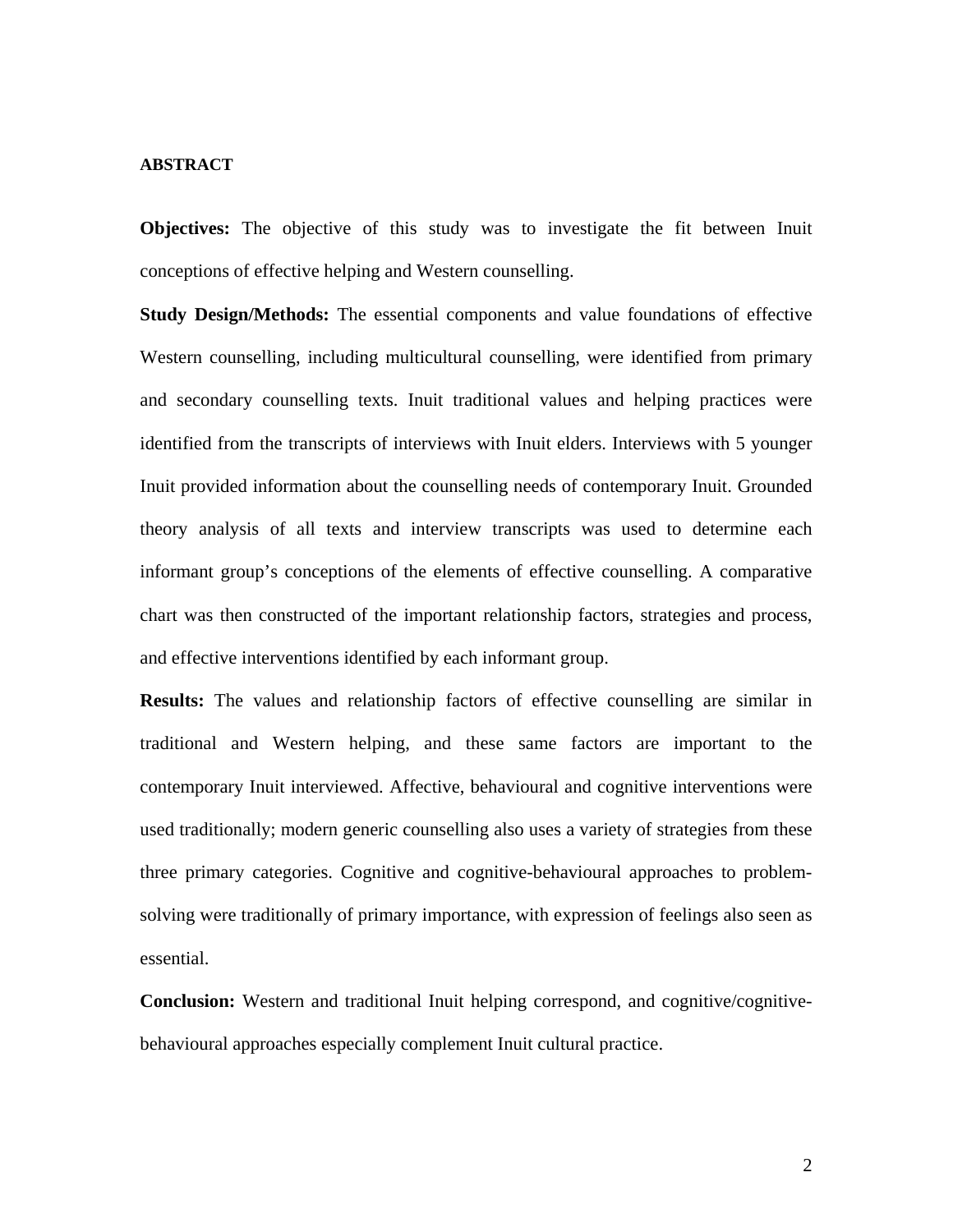## **INTRODUCTION**

This research was the result of a decade's experience as a non-Inuit counsellor and counsellor-educator with Inuit students in Nunavut. In the professional literature and in conversations with researchers and others interested in counselling, the political, professional and popular perceptions were generally that culturally-specific strategies are necessary for effective counselling, and that the helping strategies of Inuit and other indigenous cultures and Western-based counselling are different in fundamental ways and therefore incompatible (1-6). Inuit also wish to retain the best of the old and learn the best of the new (7). There did not, however, seem to be empirical research that investigated the similarity or dissimilarity of Inuit values and helping behaviours and those of contemporary counselling. Neither was there an organized body of knowledge about Inuit traditional values and strategies related to helping.

Thus it was difficult to know what specific traditional strategies were; nor was it possible to know which modern counselling practices are suitable or unsuitable in working with Inuit who wish to retain some degree of traditional practice in helping situations. Assumptions in either direction can result in inappropriate and unhelpful practice.

Conclusions about appropriateness and incompatibility could only be drawn from an empirical, evidence-based comparison. It was therefore necessary to identify the practices and values of both modern counselling and traditional Inuit helping, in order to assess their relationship.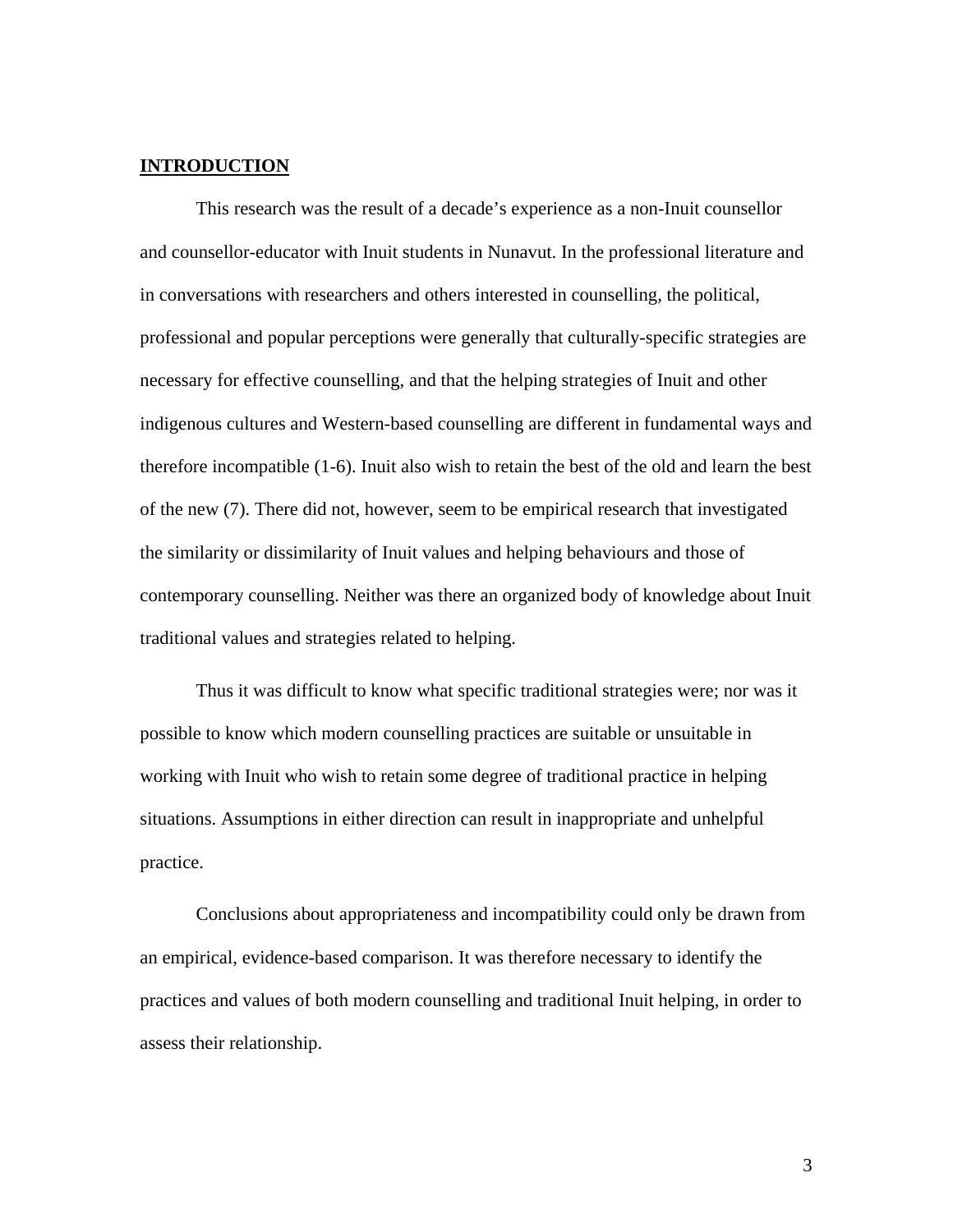A counselling framework grows out of worldview and beliefs about human nature and behaviour (8). Western counselling values have been identified and codified (9-11); it thus seemed necessary to identify both the worldview and values that informed traditional Inuit helping, and the practices that arose from that foundation.

Multicultural counselling is perceived as different from conventional models; it was therefore also necessary to identify the elements of multicultural counselling in order to determine strategies that could conceivably be more appropriate to Inuit-sensitive practice.

Finally, information from contemporary Inuit was necessary, as ideas and needs change between generations.

### **METHODOLOGY**

#### **Informants**

 $\overline{a}$ 

Texts were used as "informants" regarding Western counselling. The works of a number of primary counselling theorists (12-22) were examined to identify the foundational values and strategies on which Western counselling is based. Texts and articles related to contemporary practice models, counsellor training, and multicultural process were also analysed  $(23-28^1)$ .

 Information about traditional worldview, beliefs about human behaviour, and helping values and practices was obtained from transcripts of interviews conducted with twenty-six elders in 1997-1999. The interviews had been conducted by Language and Culture students at Nunavut Arctic College, Iqaluit, for a series of books on traditional

 $<sup>1</sup>$  Many more texts were examined. The references noted are a representative sampling.</sup>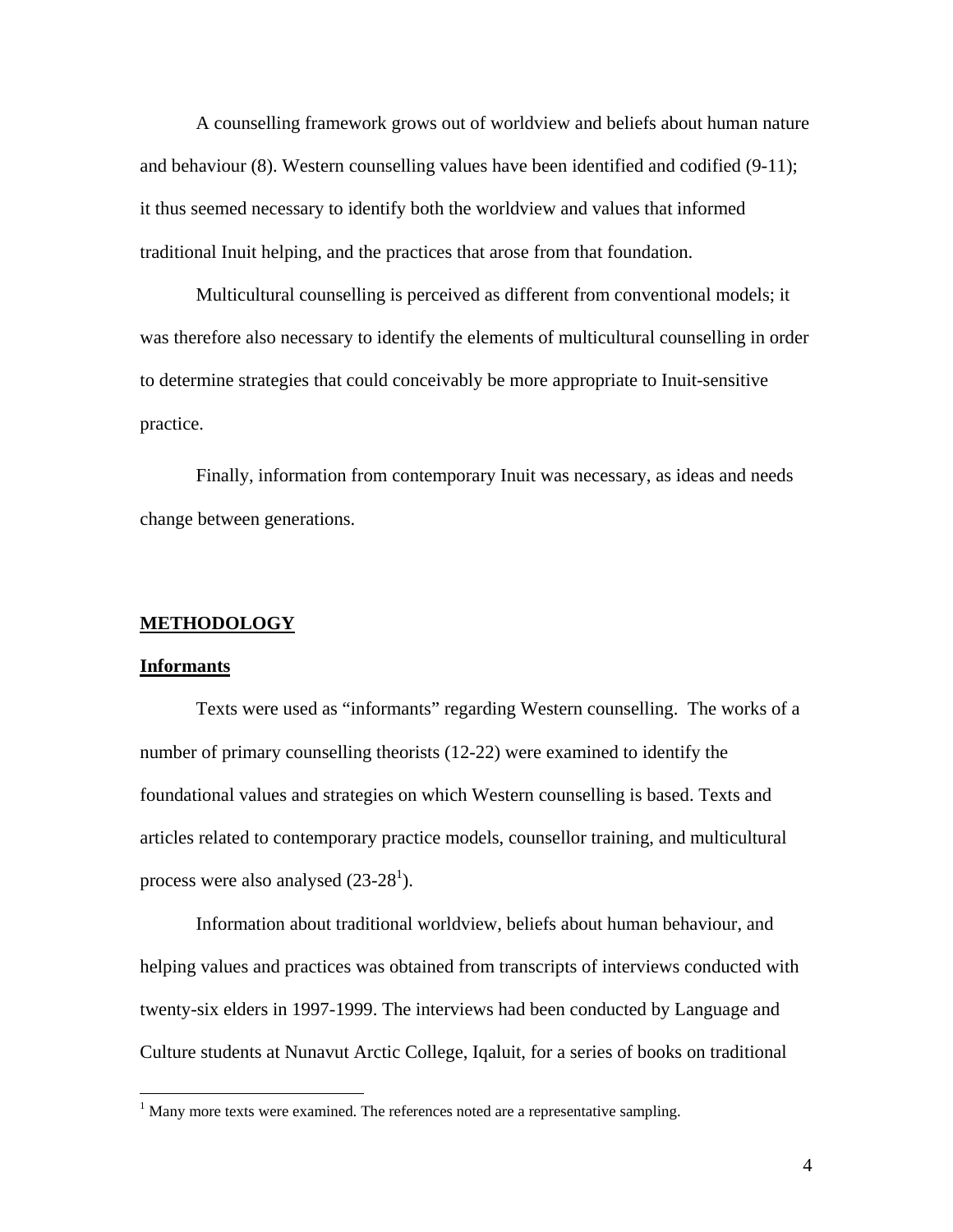knowledge (29-34). Although traditional counselling was not a specific focus of any of these interviews, the unedited transcripts were a rich source of information relevant to this study.

 Five contemporary Inuit in their 30s and 40s (four female, one male), with experience of counselling as clients and/or counsellors, were interviewed. This age group has experience of both traditional and modern life; their viewpoints were therefore considered especially relevant to an investigation of cultural appropriateness. Their involvement in counselling situations would have produced experience-based ideas about helpful/appropriate and unhelpful/inappropriate practices. Interviews were conducted individually, in a semi structured format: general questions about experience and opinions had been developed, but each interview flowed in idiosyncratic directions.

#### **Analysis**

Grounded theory was used to generate core categories of counselling essentials as identified by each group of informants. A model of effective counselling, including counsellor and relationship qualities and values, process, and interventions was thus constructed for each of the three groups (Western counselling, traditional Inuit, contemporary Inuit). The elements of these three models were then compared.

#### **RESULTS**

The relationship qualities of warmth, caring, non-judgmental acceptance, and trust in both confidentiality and belief in the counsellor's ability to help are common to elders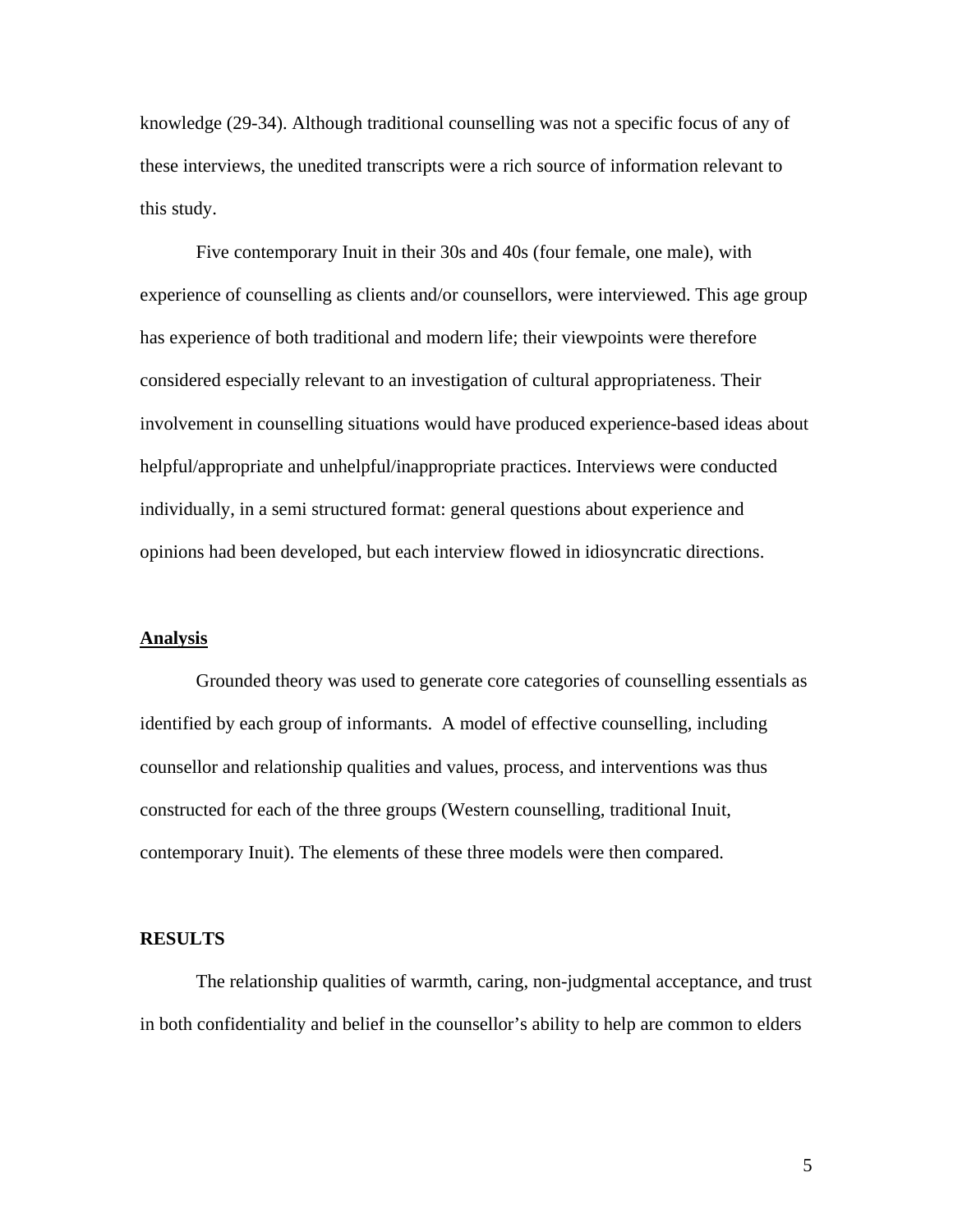and contemporary Inuit views of good counselling; these are also essential elements of generic Western counselling.

Value commonalities include belief in and acceptance of differences among individuals, attention to and respect for individual context, belief in client ability/need to take responsibility for change, and acceptance of client choice. All believe in the interrelatedness of affect, behaviour, thought and physiological reactions.

Common process strategies include gathering sufficient information, listening well and with understanding, helping the individual reflect and gain insight, helping in decision-making and goal-setting, and providing options and ideas for client consideration.

Western and Inuit (traditional and contemporary) interventions involve affective, behavioural and cognitive approaches. Inuit were future-oriented and problem-solving oriented, and thinking/analysing/reasoning and cognitive strategies were of primary importance traditionally. Thinking things through, 'making sense,' continues to be an important factor among younger Inuit as well. Modern counselling has developed a wide range of cognitive & cognitive-behavioural interventions, and research shows such approaches to be effective in a wide variety of problem-solving. Expression of feelings was seen as especially critical by the elders in resolution of personal and interpersonal problems. (Younger Inuit generally noted that such expression should, however, not be forced, simply enabled.) Positive self-esteem was also seen as a factor in happy, productive life. Western affective interventions involving exploration of feelings and strategies for developing self-esteem thus seem appropriate, and healing groups oriented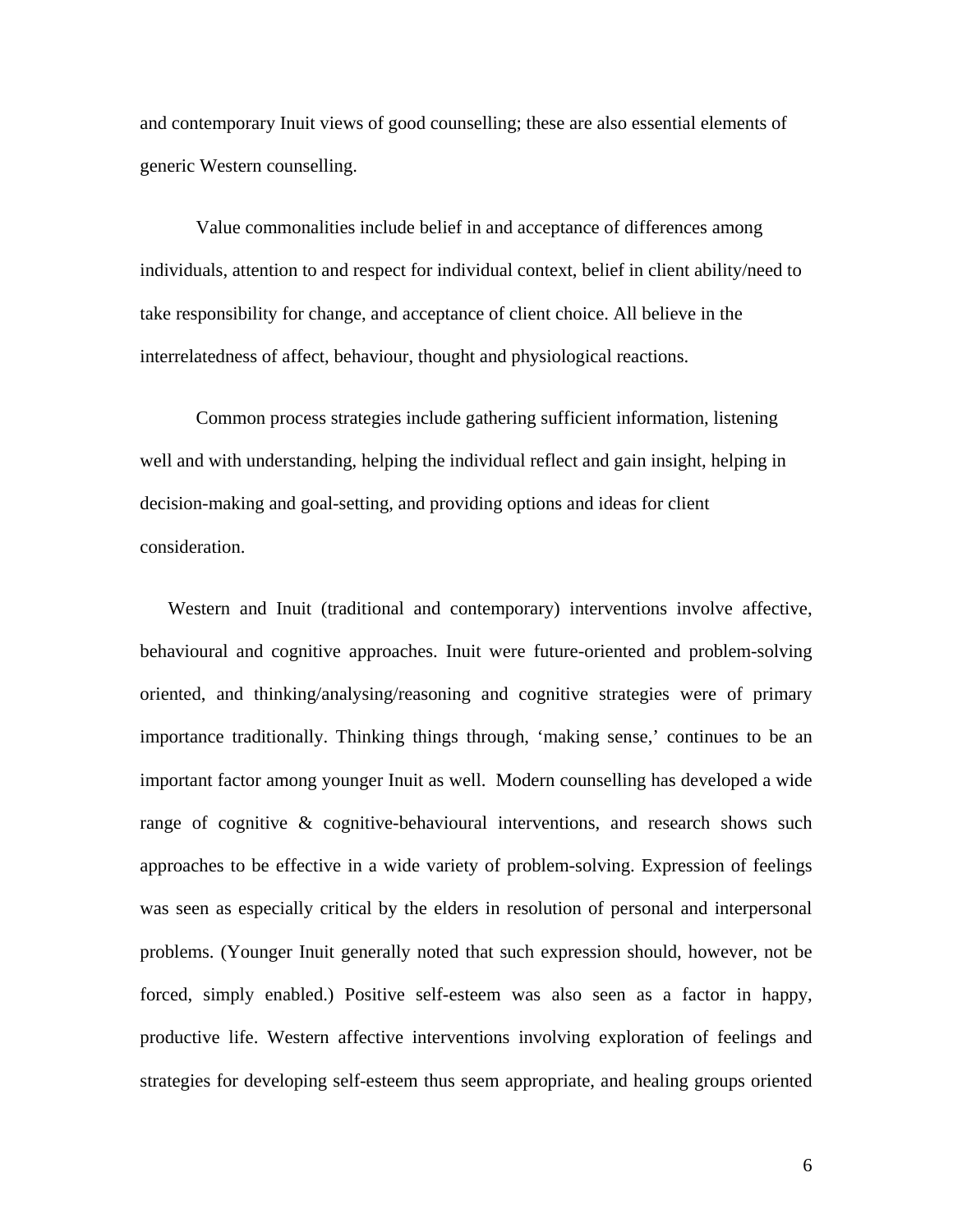to 'talk therapy' are in fact already ongoing in Inuit communities and perceived as very helpful. Traditional learning of behaviour depended on observation and practice, so Western behavioural strategies of role-modelling and practice of new skills are highly applicable. Calm, explicit communication was also traditionally seen as important: behavioural training in interpersonal communication skills thus seems appropriate and useful depending on client needs.

Appropriate self-disclosure is a strategy for relationship-building and for demonstrating understanding. It is an element that seemed especially important for the younger informants, for establishing a sense of being understood. Its use was not as explicitly discussed in the elders' interviews, but is noted or implied in discussions of understanding and advice, wherein people speak of feeling most comfortable with someone who understands what they are going through. Western counselling also views self-disclosure as a useful tool in certain circumstances, and has developed properties and dimensions of appropriateness in such disclosure.

The contemporary model of generic counselling emphasizes an eclectic and/or integrative approach to interventions: strategies must suit the context, needs and personality of the client. Resourcefulness and innovation were hallmarks of life in the past; Inuit have always looked for and adapted new ideas and strategies to solve problems and make life better. An eclectic approach to intervention thus seems to fit quite naturally into Inuit traditions: If one method does not work, it is important to seek other possible solutions.

There is, however, a significant difference between life then and now. In groups of fewer than ten to perhaps thirty people, one's group life was also one's personal life –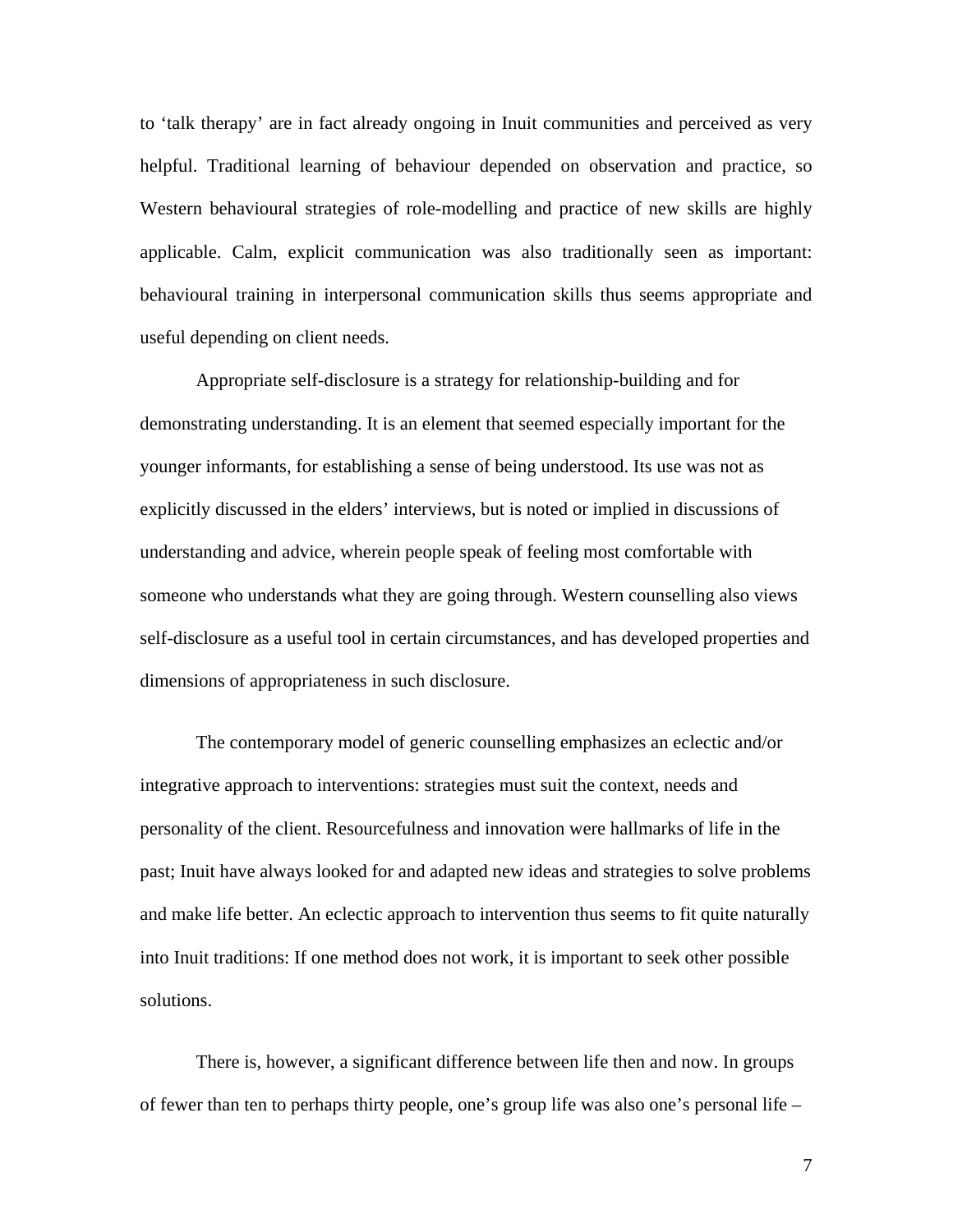family, friends, work, education. Then, as now, choices were made within the personal context, but then, there was no other. And inevitably, the helpers were one's parents, relatives, friends. Contemporary counselling draws boundaries between the personal and the working relationships, intended to make it more possible for the counsellor to keep the client's needs foremost. Younger Inuit especially placed strong emphasis on the need for unpressured personal decision-making, so the neutrality of modern counselling may be a beneficial factor.

That considered, nothing in the process and strategies of traditional counselling seems inappropriate for counselling with younger Inuit – or with non-Inuit for that matter; and nothing in the generic Western counselling model seems inappropriate for either. But in each counselling situation, the counsellor must be alert to differences between herself and the client, must determine how these differences shape the client's perceptions, and must then adjust strategies to fit the client. Elders emphasized differences among Inuit groups and among individuals: Inuit culture was/is neither static nor homogeneous, and Inuit individuals did not and do not have identical contexts, behaviours, goals, emotions, etc. The effective counsellor, whether Inuit or non-Inuit, must therefore develop a clear understanding of the client's place *within* his/her culture. In other words, the counsellor must be client-centred.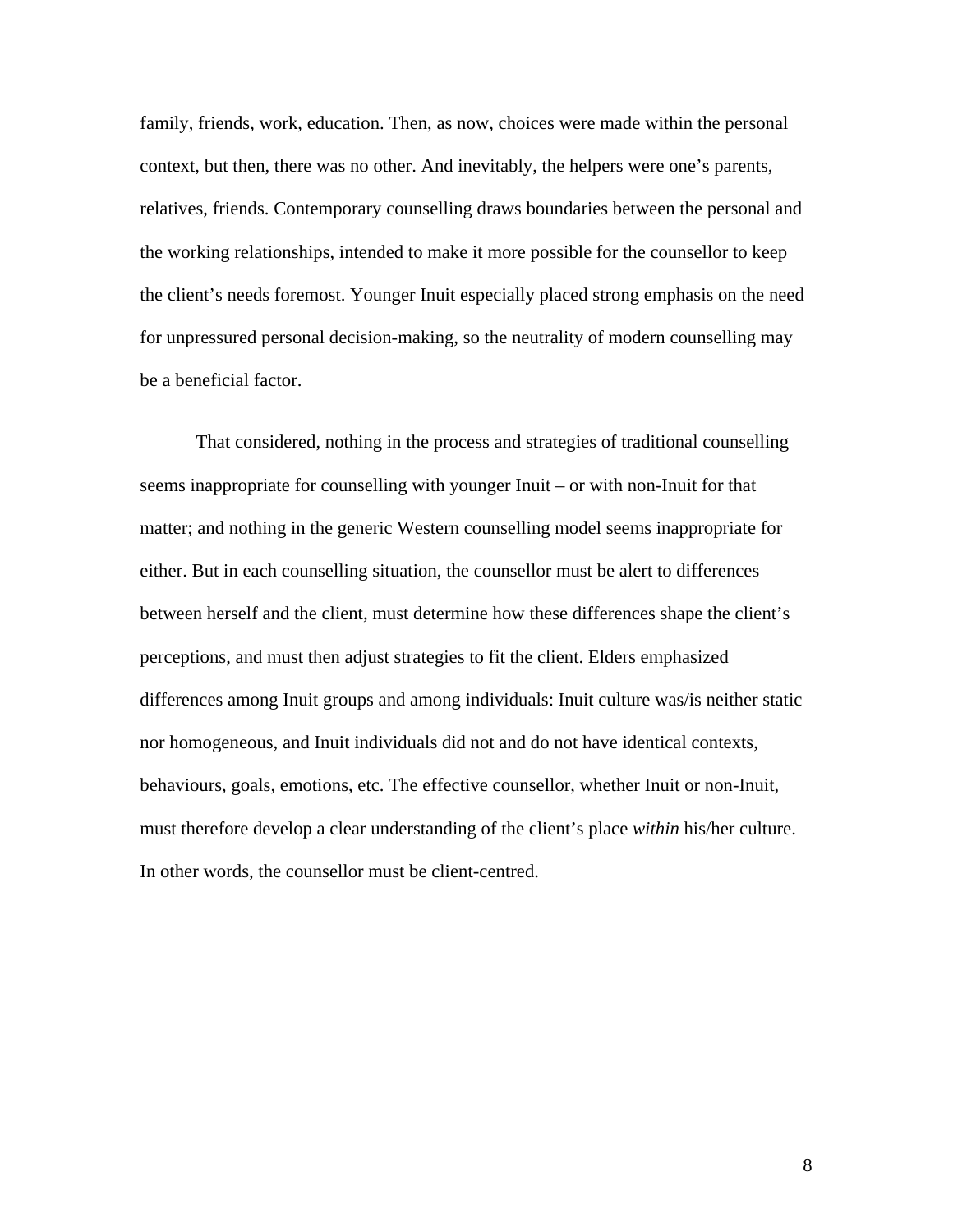#### **REFERENCES**

- 1. Corey, G., Corey, M.S., Callanan, P. Issues and Ethics in the Helping Professions. Pacific Grove, CA: Brooks/Cole Publishing, 1993.
- 2. McCormick, R.N. Ethical Considerations in First Nations Counselling and Research. Canadian Journal of Counselling 1998; 32(10): 284-297.
- 3. McLeod, J. An Introduction to Counselling. Buckingham, UK: Open University Press, 1998.
- 4. Minor, K. Issumatuq: Learning from the Traditional Healing Wisdom of the Inuit. Halifax, NS: Fernwood Publishing, 1992.
- 5. Pedersen, P.B., ed. The Handbook of Cross-cultural Counselling and Theory. Westport, CT: Praeger, 1985.
- 6. Sue, D.W. and Sue, D. Counseling the Culturally Different: Theory and Practice. Toronto: John Wiley and Sons, 1990.
- 7. Gilmore, S.K.A. A Comprehensive Theory for Eclectic Intervention. Paper presented at the University of Thessalonika, Greece, 1980.
- 8. Government of Nunavut. Bathurst Mandate. Pinasuaqtavut: That which we've set out to do. www.gov.nu.ca.
- 9. American Counselling Association. Code of Ethics. Alexandria, VA: ACA, 1995.
- 10. Bond, T. Standards and Ethics for Counselling in Action. London: Sage, 1998.
- 11. Canadian Counselling Association. Code of Ethics. Ottawa: Myopren, 1994.
- 12. Adler, A. The Individual Psychology of Alfred Adler: A Systematic Presentation of Selections from his Writings. Ansbacher, H.L. and Ansbacher, R.A., eds. New York: Harper and Row, 1956.
- 13. Bandura, A. Principles of Behaviour Modification. New York: Holt, Rinehart and Winston, 1969.
- 14. Beck, A. Cognitive Therapy and the Emotional Disorders. New York: International Universities Press, 1976.
- 15. Berne, E. Games People Play. New York: Grove Press, 1964.
- 16. Ellis, A. and Harper, R.A. A Guide to Rational Living. Hollywood, CA: Wilshire Books, 1961.
- 17. Glasser, W. Reality Therapy: A New Approach to Psychiatry. Toronto: Harper and Row, 1965.
- 18. Maslow, A. Motivation and Personality. New York: Harper and Row, 1954; Toward a Psychology of Being. New York: Van Nostrand, 1954.
- 19. May, R. Psychology and the Human Dilemma. New York: Van Nostrand, 1967.
- 20. Perls, F. Gestalt Therapy Verbatim. New York: Bantam Books, 1969; The Gestalt Approach and Eyewitness to Therapy. New York: Bantam Books, 1976.
- 21. Rogers, C.R. Counseling and Psychotherapy. Cambridge, MA: Houghton Mifflin, 1942; Client-Centered Therapy. Boston: Houghton Mifflin, 1951.
- 22. Wolpe, J. Psychotherapy by Reciprocal Inhibition. Stanford, CA: Stanford University Press, 1958; The Practice of Behaviour Therapy. 3<sup>rd</sup> ed. Elmsford, N.Y: Pergamon Press, 1982.
- 23. Belkin, G.S. Introduction to Counselling. 3<sup>rd</sup> ed. Dubuque: Wm. C. Brown, 1988.
- 24. M.S. and Corey, G. Becoming a Helper. Pacific Grove, CA: Brooks/Cole, 1993.